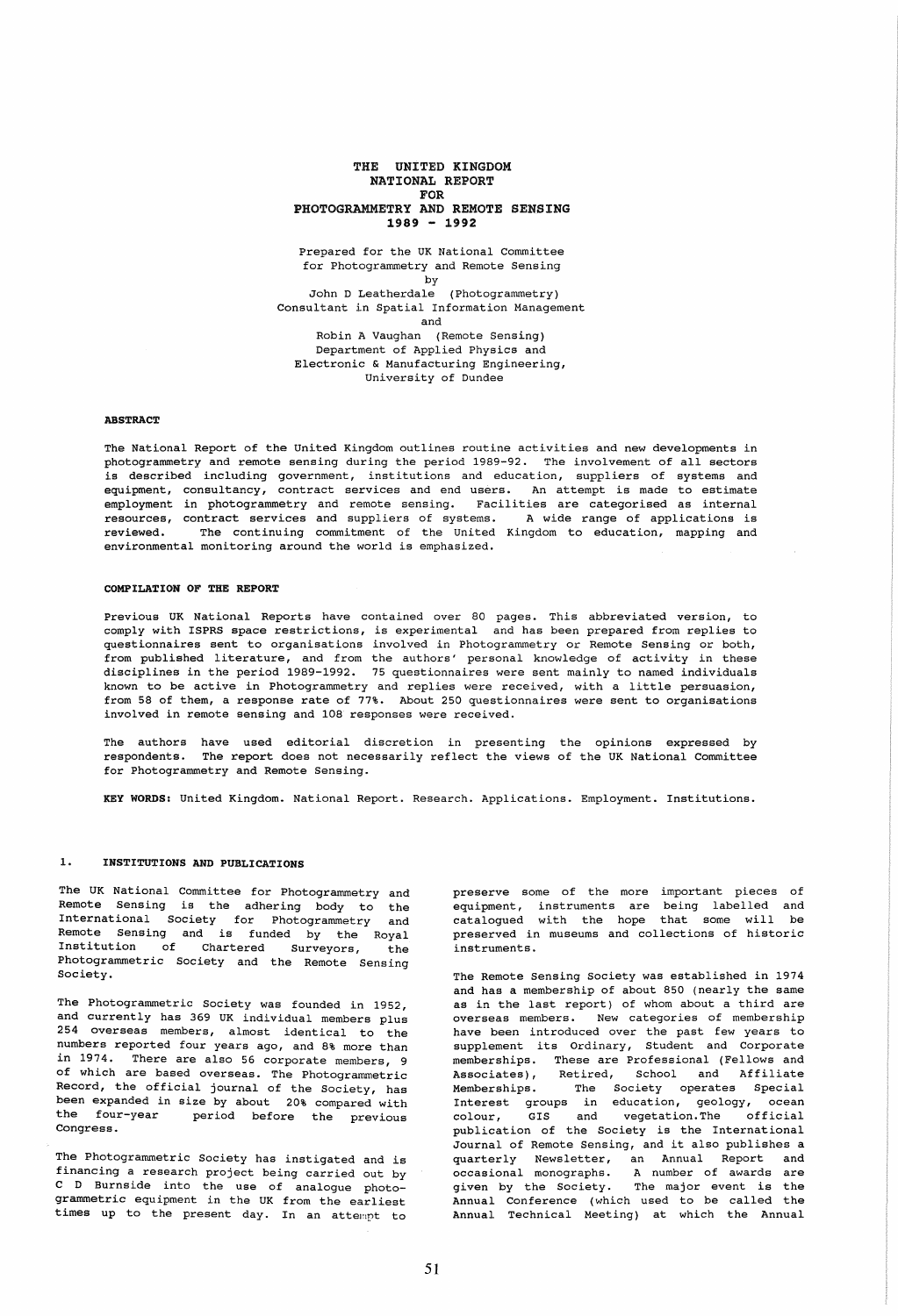General Meeting of the Society is held. Other one- and two-day meetings and workshops are also organised often by the special Interest Groups and often jointly with other societies.

The period covered by this report has shown a huge increase in the number of remote sensing publications. In 1992, the International Journal will publish about 220 papers in 18 issues: this is to be compared with about 115 papers in 12 issues in 1987 and 25 papers in four issues in 1980. Dozens of books enter the market each year (of special note is the Remote Sensing Yearbook) both as textbooks and conference proceedings. These are far too numerous to list. Many organisations now produce their own newsletters and bulletins.

A landmark in this reporting period was the formation in October 1989 of the Survey & Mapping Alliance (SMA) to reflect the consensus of opinion on all aspects of surveying and mapping and to organise co-operative ventures. The need has long been recognised to bring together the traditional disciplines of land and hydrographic surveying, remote sensing, photogrammetry and cartography, with new technology for collecting and managing land information to meet the needs of our time. SMA has taken over responsibility for organising the fourth UK national Survey and Mapping conference in Spring 1993 for the nine participating societies and institutions:

- The British Cartographic society
- The Hydrographic Society
- The Institution of Civil Engineering Surveyors
- The Photogrammetric Society
- The Remote Sensing Society
- The Royal Institution of Chartered Surveyors
- The Society of Surveying Technicians
- The Association for Geographic Information
- The Guild of Incorporated Surveyors

Discussions are actively taking place between the Remote Sensing Society and the Photogrammetric Society into ways of drawing the two societies<br>closer together, initially with reciprocal together, initially benefits and mutual publicity.

The National Association of Aerial Photographic Libraries (NAPLIB) was also formed in 1989 to publicise and stimulate the use of existing sources of aerial photography and has prepared a directory of collections of aerial photography.

#### 2. PHOTOGRAMMETRY

Photogrammetry provides scientific interest or employment or both for about one person in every 60,000 of the working population of the United Kingdom (28.3 million in 1991). Employment in photogrammetry in the private sector and in the Ordnance Survey has declined as a result of the current economic recession, and increased productivity resulting from improved technology. Mergers amongst the larger manufacturers and distributors of photogrammetric instruments have also resulted in some staff rationalisation. Other sectors seem to have remained static or even expanded slightly. Photogrammetry is reported to provide employment for the equivalent of 387 full time person years including the proportion of people whose time is only partly devoted to photogrammetry. As our survey was not comprehensive, this must be an underestimate,

perhaps of around 20%. Few would regard photogrammetry as their primary discipline, being<br>trained in land surveving. engineering trained in land surveying, engineering, information technology etc. It is particularly difficult to quantify the efforts of people who devote only a small proportion of their time to photogrammetry; those who cross the traditional barriers between surveying, cartography and data processing; lecturers who teach some photogrammetry amongst other surveying subjects; and those who apply photogrammetry and other techniques for measurement and analysis as expert users in medicine, industry, environmental sciences and the like.

### 2.1 Changing patterns of employment

There are now only three organisations employing more than 25 people in photogrammetry (Ordnance Survey, Directorate of Military Surveys, and BKS surveys). Several of the large air survey companies, like Hunting Surveys which operated world-wide for forty years, have ceased operating and been succeeded by numerous small companies. As a result the number of private mapping companies which are corporate members of the Photogrammetric Society has increased from 9 to 17 between October 1987 and October 1991. than half the total number engaged in photogrammetry work for 13 organisations which employ f between 6 and 25 people. 31 organisations employ between one and five people. 18 organisations (28% of respondents) reported activity in photogrammetry at less than one person year. There are probably many more in this category who were not sent questionnaires.

TABLE 2.1

Organisations providing employment in photogrammetry with estimates of number of full time staff employed:

| Employment<br>(person years) | Number of<br>Organisations | Numbers employed<br>(person years) |
|------------------------------|----------------------------|------------------------------------|
| Over 25                      | 3                          | 90                                 |
| $6 - 25$                     | 13                         | 195                                |
| $1 - 5$                      | 31                         | 93                                 |
| Less than 1                  | 18                         | 9                                  |
| TOTALS                       | 65                         | 387                                |

#### 2.2 Types of Organisation

The private sector accounts for over half the organisations engaged in photogrammetry as users; manufacturers and system support; providers of aerial photography, mapping and close range measurement; and consultants. Educational establishments represent 25% and government 18%, divided between mapping, conservation of heritage and environment, and applied research.

TABLE 2.2 Photogrammetric organisations by type:

|                            | Government | Private | Non-profit<br>Institution |  |
|----------------------------|------------|---------|---------------------------|--|
| Number of<br>Organisations | 12         | 36      | 17                        |  |
| Percentage                 | 18%        | 56%     | 26%                       |  |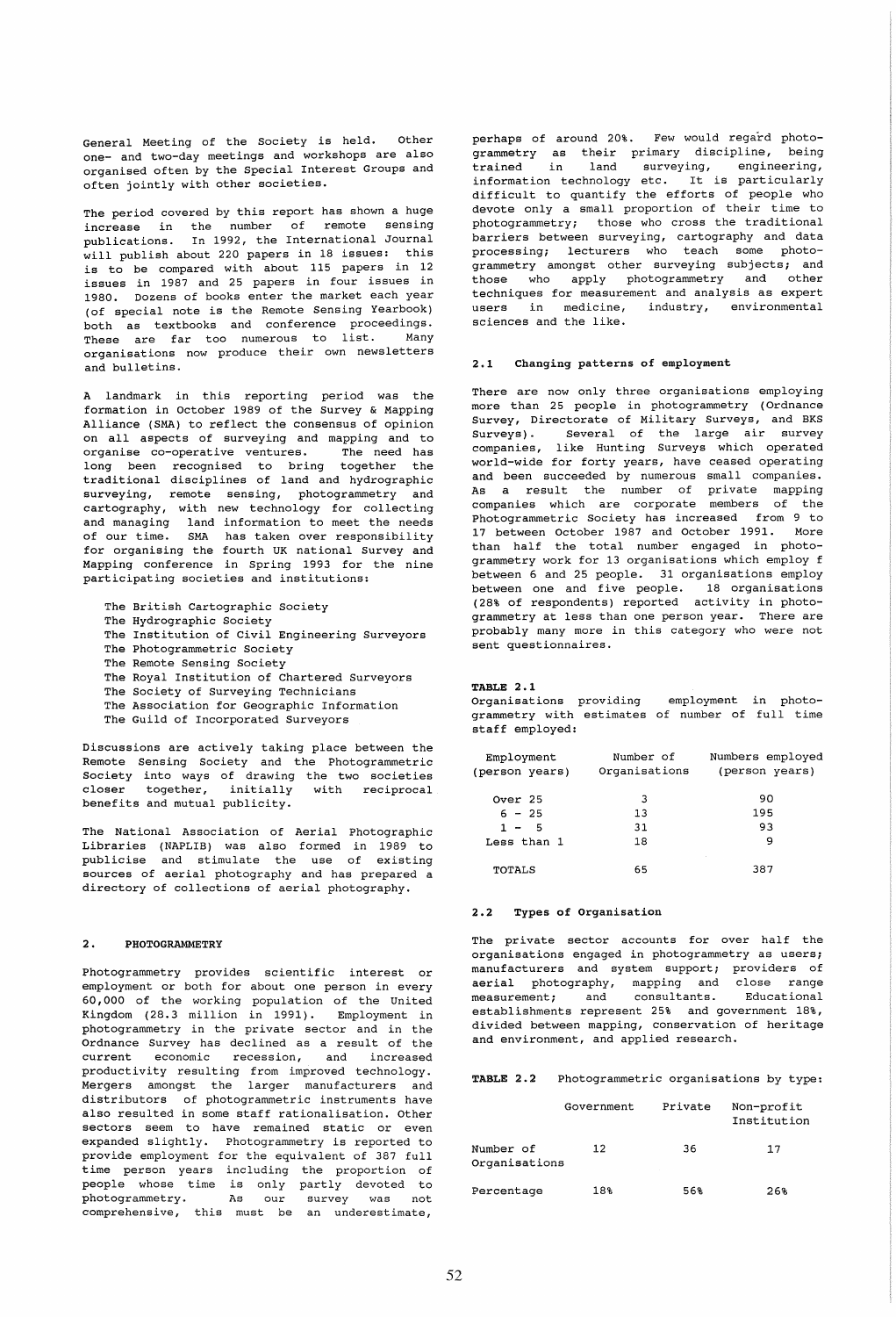#### 2.3 Applications

Respondents were asked to apportion their photogrammetric activites to the applications listed in Table 2.3. Most suppliers of photogrammetric services cover a wide range of applications.

|  |  |  |  | TABLE 2.3 Applications of Photogrammetry: |
|--|--|--|--|-------------------------------------------|
|--|--|--|--|-------------------------------------------|

|                            | Main<br>$>50$ 8 | Major<br>$10 - 50%$ | Minor<br>$< 10$ % |
|----------------------------|-----------------|---------------------|-------------------|
| Education/training         | 13              | 2                   |                   |
| Research                   |                 | 7                   | 6                 |
| Consultancy                | 2               | 1                   | 10                |
| Manufacture/software       | 4               |                     | 2                 |
| Distribution/Support       | 4               | 1                   |                   |
| National Mapping           | 2               | 1                   | 2                 |
| Project Mapping            | 9               | 6                   | 5                 |
| Resource Surveys           |                 | 2                   | 1                 |
| Protection of environment  | 3               |                     | $\overline{a}$    |
| Defence/Police/Emergency   | 1               |                     | $\mathbf{1}$      |
| Hydrography                | 1.              |                     |                   |
| Monitoring change          | 1               | 2                   |                   |
| Close range photogrammetry |                 |                     |                   |
| Architectural              | 2               | 2                   | 9                 |
| Industrial/Engineering     | 4               | 4                   | 5                 |
| Archaeological             |                 |                     | 2                 |
| Medical/Scientific         | 2               |                     | 4                 |

Education and training were reported to be the main activities of the largest number of respondents (13), followed by mapping (11), and then manufacturing, software and support services (8) • Specialist organisations with a single application include Oxford Hospitals (medical), Nuclear Electric (engineering), English Heritage (architectural), English Nature (protection of the Environment), the Hydrographic Office (nautical charting) and the Directorate of Military Survey (defence). A large number of organisations did some research and some consultancy.

Topographical mapping continues to be the predominant application of photogrammetry<br>employing around 160 people. Close range employing around 160 people. photogrammetry was listed as a minor activity of a large number of firms providing contract services, and the main application of eight specialist units.

Several respondents believed that analytical plotters and associated software had increased the .<br>activity in close range and industrial applications. This does not appear to be confirmed by the employment figures, estimated at around 50 person years, which does not seem to have expanded much in recent years.

More conclusive is the revival of design and manufacture of photogrammetric systems in UK which had been in decline for many years:

| Camera Alive - digital cameras and stereo       |
|-------------------------------------------------|
| analysers;                                      |
| Cartographical Engineering - AP190 analytical   |
| plotter:                                        |
| Ross Instruments - stereocomparators<br>and     |
| digital mapping systems;                        |
| University College London and others - software |
| packages.                                       |
|                                                 |

The numbers employed may also be approaching 50.

#### 2.4 Education

University College London (UCL), Glasgow<br>University, Newcastle University, and the Newcastle University, Polytechnic of East London (PEL) offer graduate and postgraduate courses in photogrammetry or surveying and topographical sciences with a substantial photogrammetric content. Several other universities and polytechnics include some photogrammetry in more general courses such as the University college of Swansea, Edinburgh University, De Havilland College, University College of Wales (Aberystwyth), Kingston College, and Portsmouth polytechnic. The teaching of photogrammetry in geography, engineering and environmental science courses may have declined because of the pressures to introduce new subjects instead.

A new four-month certificate course in Air Survey Photography was introduced in 1991 by University College London, Aerial Imaging Systems and Photair and is to be repeated annually.

Most of the universities and polytechnics specialising in photogrammetry also offer to undertake research, consultancy and photogrammetric production tasks as repayment services.

## 2.5 Facilities

The facilities available for internal use, to provide contract services and for manufacture and supply are summarised in the following table.

### TABLE 2.5 Photogrammetric facilities

| Manufacture<br>e.          |                | Contract<br>Supply Services | Internal |
|----------------------------|----------------|-----------------------------|----------|
| Facility                   |                |                             |          |
| Aircraft                   |                | 5                           | 5        |
| Air survey cameras         |                | 10                          | 14       |
| Terrestrial cameras        | 3              | 12                          | 15       |
| Ground control/data        | 3              | 7                           | 17       |
| Photographic processing    |                | 8                           | 26       |
| Stereoplotters/comparators | $\overline{2}$ | 9                           | 25       |
| Analytical plotters        | 3              | 8                           | 23       |
| Digital plotters           | 3              | 1                           | 1        |
| Orthophoto                 | 1              |                             | 5        |
| Digital mapping            | 5              | 12                          | 33       |
| GIS/LIS                    |                | 12                          | 20       |

### 2.6 Projects

Surveys for motorway design and road improvement schemes have been the main source of work for air survey firms in UK for many years. As the emphasis has shifted from the design and construction of new motorways to the improvement and upgrading of existing trunk roads to motorway standard, a new requirement has evolved to measure the levels of existing road carriageways to high standards of accuracy. Traditional field survey methods can only be used safely by closing part of<br>the road which causes traffic congestion. causes traffic congestion. Various techniques have been developed for precise height measurement of road carriageways without disrupting the flow of traffic, some using photogrammetry and some using lasers and total stations from the road-side. Photarc has developed a system using photography flown by helicopter at an altitude of about 300 feet with a Zeiss UMK camera. Other firms have used fixed wing aircraft and full format cameras with forward movement compensation.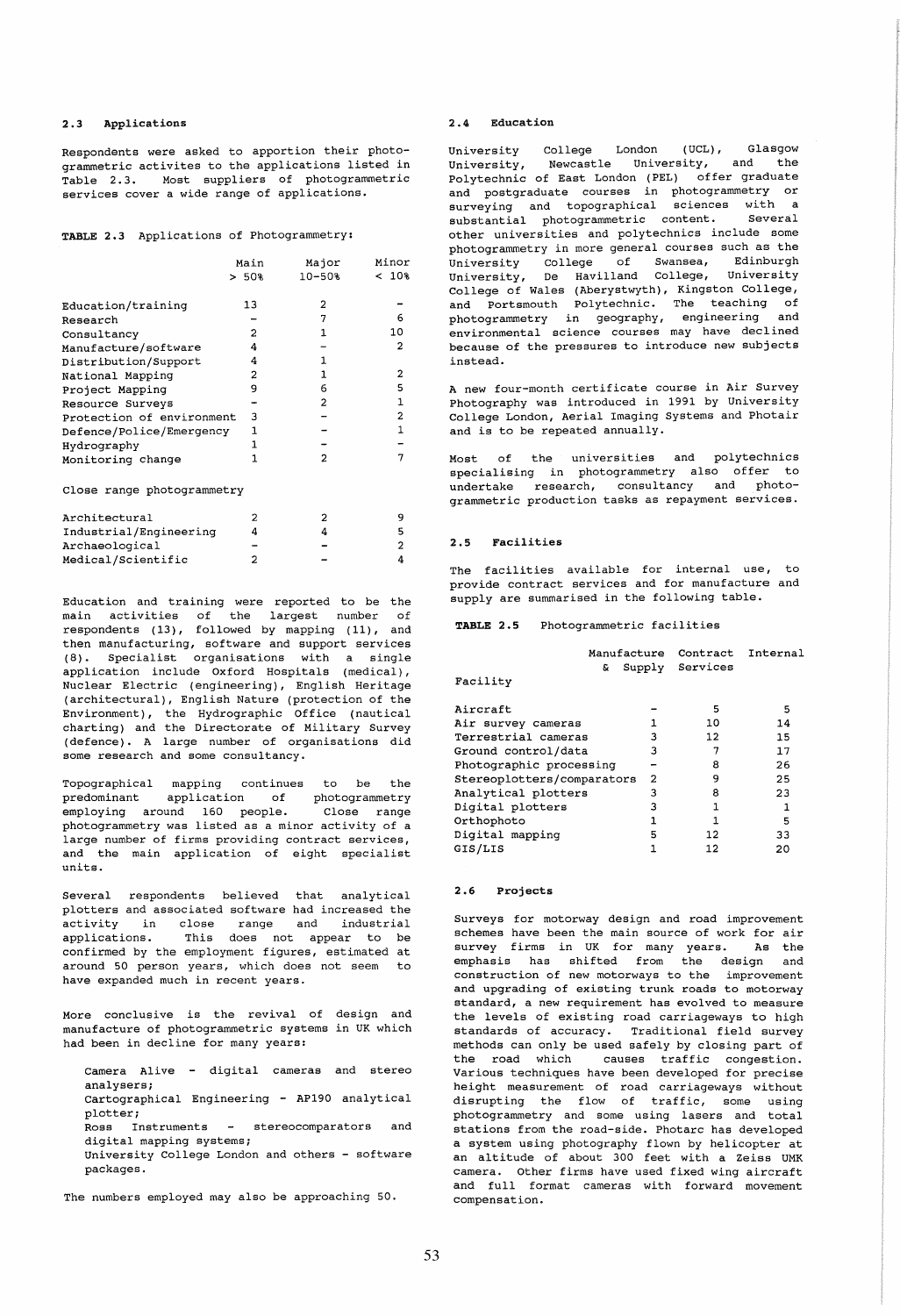Investment in new London commuter rail services has generated requirements for control and large scale route mapping for the London Underground Jubilee Line Extension and the CrossRail Project which is planning to drive main line railway tunnels under the centre of London. The Channel Tunnel Rail Link is also expected to require extensive route surveys once the final alignment has been selected.

### 2.1 Research and development

University College London reports the following research programmes:

- stereomatching algorithms;
- dynamic geometry of satellite imaging;
- automatic monitoring of environmental change;
- automated non-contact surface measurement;
- change detection using SAR;
- involvement in NASA Mission to Earth;
- measurement in hazardous environments; and
- calibration of CCD cameras.

The National Physical Laboratory continues to develop precision photogrammetric cameras, bundle solution and image analysis for high precision metrology.

Newcastle University is researching the use of polaroid photography for photogrammetry; and photogrammetric measurement of ten sample city centre sites to estimate building surface area naturally available for fitting photovoltaic modules.

Camera Alive demonstrated a remote real time photogrammetric system based on electronic stills cameras and a stereo image processing system to the Photogrammetric Society in February 1992.

Nuclear Electric continues to develop specialised short range cameras for use in nuclear plants.

The Oxford Orthopaedic Centre has developed a TV image-assisted digitising system, and automatic landmark identification for hip x-rays.

Laserscan reports the development of a stereo matching and real time transformation system for the Royal Aerospace Establishment, Farnborough.

#### 2.8 Significant Changes in the period 1989-1992

Some take the view that photogrammetry has reached a state of maturity in both development and application. Advances in related technologies, such as GIS, GPS, IT, reduction in computer costs, etc, have improved its performance and range of applications more radically than developments within the subject which have been less spectacular. The following trends were noted:

Analogue plotters, although no longer made, are still widely used and there appears to be a brisk trade in second-hand instruments both in UK and overseas. This may indicate that analytical plotters have not proved sufficiently more productive for routine air<br>survey to justify the investment where survey to justify the investment where serviceable analogue instruments are still available.

- Analytical plotters are now used almost as widely as analogue instruments. The associated software has broadened the range of applications of close range measurement and encouraged the use of non-metric or semi-metric cameras. A growing market for low-cost analytical plotters is reported (forty AP190s have been sold).
- Digital photogrammetry and stereo image analysis systems, using digital or video imagery or scanned photographs, are now considered to be economically viable and operationally robust, particularly for close range non-contact measurement and inspection.
- \* Aerial survey cameras with forward motion compensation are now widely used for large scale mapping for engineering projects because of the improved image quality and ability to operate in more marginal weather conditions. In combination with analytical plotters, it now appears to be economic to produce 1:200 scale plans by a combination of field and photogrammetric survey methods.
- GPS is being used increasingly to establish photocontrol on the ground and Airborne GPS is being tested experimentally to supplement or replace ground control. The predicted savings in time and cost have yet to be demonstrated in practice.
- User friendliness is now being taken seriously by photogrammetric system designers to make photogrammetry accessible to non-specialists and occasional users.
- Economic constraints were widely reported to be inhibiting national monitoring schemes, education, research and investment, and have certainly reduced the private sector market, increased competition and reduced prices. The Ordnance Survey has introduced shift working for the first time to reduce production costs, in line with private sector practice over many decades.

### 2.9 The overseas contribution

The three largest photogrammetric employers (Ordnance Survey, Directorate of Military Surveys and BKS Surveys Ltd) retain substantial overseas<br>commitments in technical assistance, military commitments in technical assistance, mapping and terrain modelling and contract mapping. Many of the companies supplying systems, contract services and consultancy also trade worldwide.

Specialist services in underwater inspection and non-contact measurement, developed by Camera Alive to meet the needs of the North Sea oil industry, have been extended to Europe, the USA, Brazil, West Africa, South East Asia and Australia.

The Universities and Polytechnics continue to attract a substantial proportion of overseas students for graduate, postgraduate and specialist courses.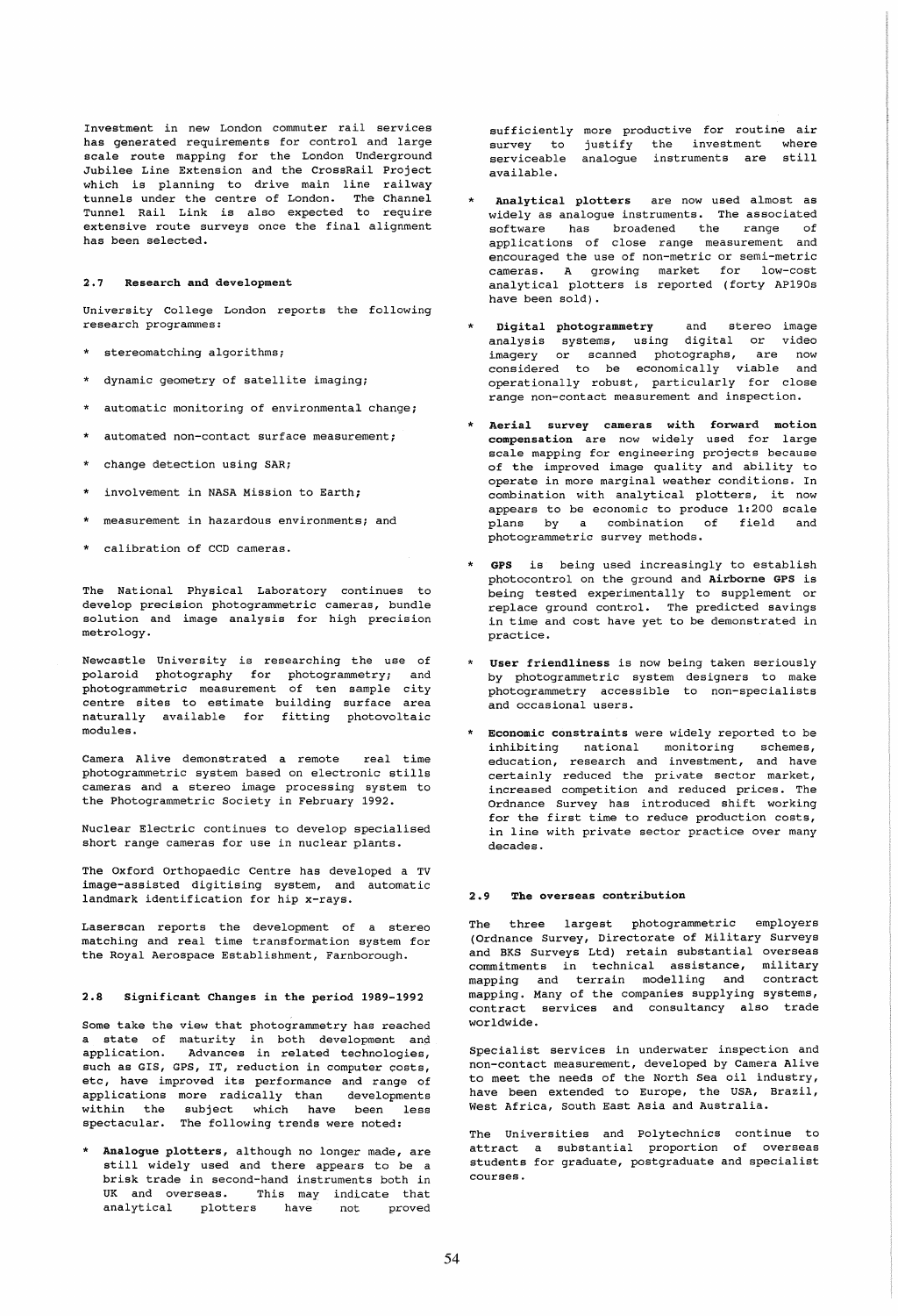# 3. REMOTE SENSING

Remote sensing is becoming more and more widespread in almost every walk of life. It is now being introduced into the national curriculum at schools in both geography and science; and<br>teaching material, including workpacks and teaching material, including workpacks satellite imagery, is being developed for schools. Most undergraduate geography and environmental science courses, as well as meteorology and geology courses, introduce some remote sensing to a greater or lesser extent. This has made it impossible to produce a detailed analysis for this report. Similarly, in the commercial world, the number of new enterprises has proliferated (admittedly one or two have closed) reflecting the increased use of remote sensing, increased environmental awareness and the increased amount of data coming on-stream.

After playing it cool on the involvement of Britain in the European Space Programme, the Government has now given strong backing to the Earth Observation programme, and the Prime Minister is indeed taking the initiative in developing international collaboration in the use of satellite data for environmental monitoring. This is, of course, against the background of fears of global warming, the greenhouse effect and ozone depletion.

### 3.1 Changing patterns of employment

In general there was an air of buoyancy and optimism amongst respondents, with over 80% claiming expansion since 1988 (often by large factors) and only 3, all educational establishments, saying they have diminished activity (mostly for organisational reasons). Increased teaching in Universities, growth of global change studies, significant improvements in workstation price/performance, growing recognition of the need to integrate GIS with remote sensing, the coming together of digital photogrammetry with remote sensing, involvement in large national and international programmes, the opening up of Eastern and Central Europe, the establishment of a coherent satellite programme for the 1990s and the increase in data volume were all cited as reasons for this. Amongst the few complaints were the cost of data and the lack of public funding, mostly by a few educational establishments.

With no comparable figures in the 1988 report, it is not easy to comment on any change in employment pattern. The responses produced the following breakdown according to size:

#### TABLE 3.1

| Number of<br>Organisations |  |  |
|----------------------------|--|--|
| 12                         |  |  |
| 29                         |  |  |
| 48                         |  |  |
| 15                         |  |  |
|                            |  |  |

Incomplete responses account for the total not being equal to the 108 responses received. At least one commercial organisation declined to give any information for reasons of commercial confidentiality.

No private organisation admitted to less than 1 person year, and only 2 government institutions and 2 educational establishments stated more than 25 person years. More than three quarters of all respondents employed between one and 25 people. One private company claimed to employ 125 people on remote sensing-related activities, and another that its staffing had increased from 10 in 1988 to 70 in 1992. Both these companies have been involved in the setting up of NRSC Ltd and it is not clear whether these refer to new jobs or just reorganisations within and between existent employers.

The distribution in each category respectively was:

| Government  | $\blacksquare$           |    | з.     | 12, |  |
|-------------|--------------------------|----|--------|-----|--|
| Private     | -                        | 8. | 8.     | 9.7 |  |
| Educational | $\overline{\phantom{a}}$ |    | 2, 16, | 25, |  |

### 3.2 Applications

The response to the question on activities elicited the following information:

#### TABLE 3.2

|                           | main           | major          | minor |
|---------------------------|----------------|----------------|-------|
|                           | >50%           | $10 - 50%$     | <10%  |
|                           |                |                |       |
| Education/training        | 19             | 33             |       |
| Research                  | 13             | 41             | 5     |
| Consultancy               | $\overline{2}$ | 26             | 4     |
| Manuf/software devt       | 6              | 8              | 5     |
| Distribution etc          | 2              | $\overline{2}$ |       |
| National mapping          |                | 2              |       |
| Project mapping           |                | 11             |       |
| National Res Survs        |                | 11             | 1     |
| Project Res Survs         |                | 16             | 3     |
| Protection of Environment |                | 7              | 3     |
| Hydro/Oceanography        | 2              | 10             | 2     |
| Met/Space                 |                | ٩              |       |
| Monitoring Change         |                | 15             | 3     |

A number of points must be noted:

Only just over 100 replies were received (27 from private organisations, 27 from Government institutions and 54 from "non-profit institutions", which were in fact almost all educational establishments), and this therefore may not accurately reflect the smaller users and those who use remote sensing only incidentally.

There seemed to be some confusion in interpreting the question by a few respondents who did not consider the headings to be mutually exclusive. They considered that the types of activity (education, research, consultancy etc) could be further subdivided into application (mapping, surveys, meteorology etc) and hence the total sometimes came to well over 100%! It is not known to what extent this confusion affected other responses.

The group "major" should perhaps be subdivided in that this group contains a great number of 50% and 10% responses with not many in between.

The different sectors showed different usage patterns. Education establishments, understandably, predominate in the fields of education and training (14,25,1 in the respective categories),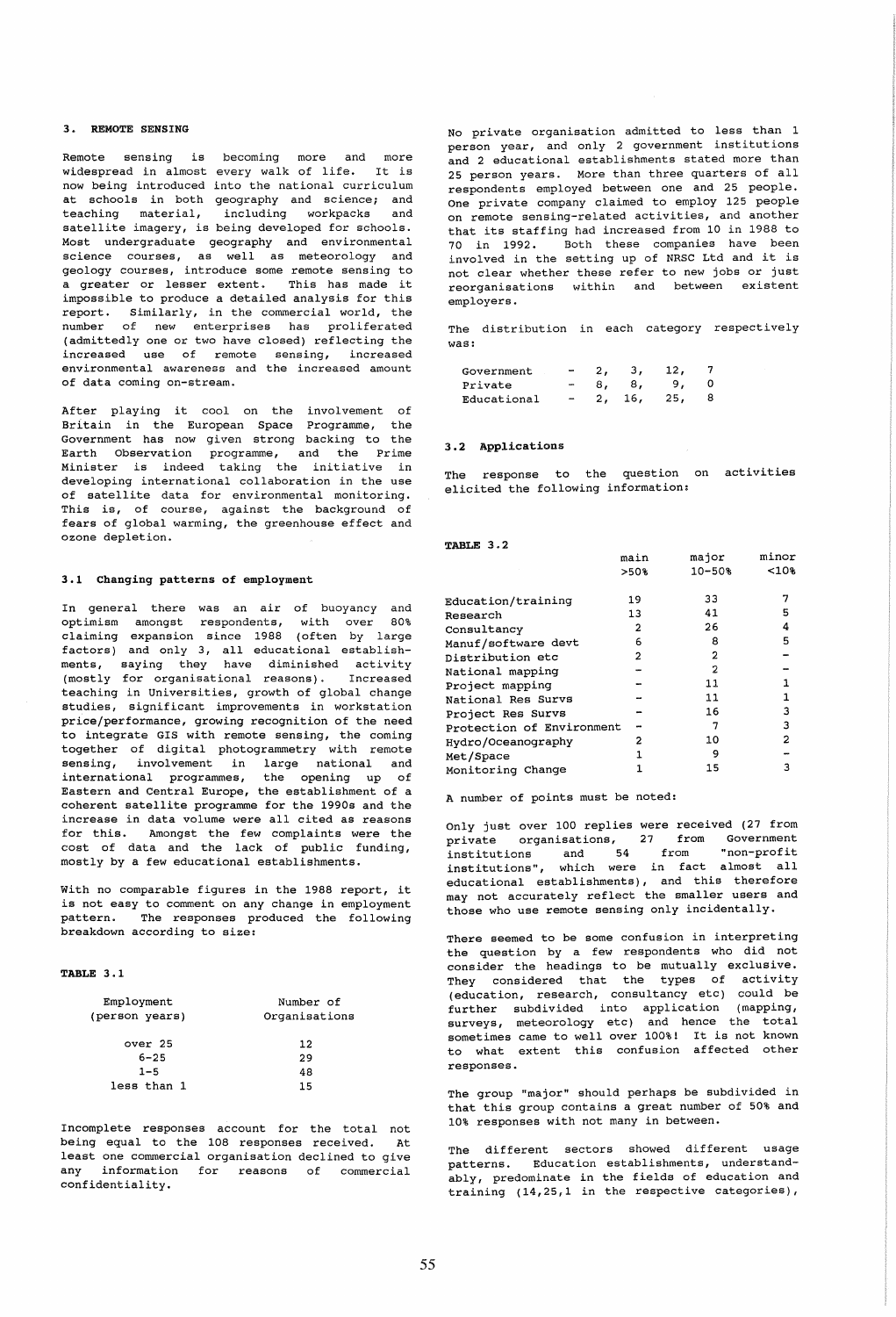research  $(10,29,-)$  and consultancy  $(-,5,4)$ . Government institutions figured more highly in the survey, mapping and environmental monitoring applications, whereas private institutions were fairly evenly distributed over most of the headings.

No response fell within a single heading. Nearly 60% of all respondents include some education or training, and about the same number undertake<br>research to a greater or lesser extent. A research to a greater or lesser extent. significant number seem to undertake a little of most things.

# 3.3 Education and training

The growth of awareness of remote sensing at all levels in the education sector has already been mentioned. The provision of teaching material for schools and training courses for teachers is a healthy portent for the future. Undergraduate courses in environmental sciences have increased, the remote sensing content in geography courses, as well as in physics courses has also grown. There are also more postgraduate courses and research posts now. Postgraduate courses in remote sensing are given at the Universities of London, Dundee, Aberdeen, cambridge and Edinburgh and at Silsoe College. Courses in GIS are available in the Universities of Nottingham, Edinburgh, Leicester and Leeds. Other courses in photogrammetry, meteorology, climatology etc may include some remote sensing but several "modular" MSc courses, although ostensibly called remote sensing courses, may contain only a few modules in remote sensing amongst others such as computing, land management, pattern recognition and artificial intelligence, neural network theory, GIS etc.

One significant development during this reporting period has been the huge expansion in the availability of image processing facilities at all levels. PC-based systems were being introduced during the previous reporting period, but many educational establishments were still relying on mainframe and mini-based systems and 12 of the 25 establishments had none. Many educational image processing packages now exist at all levels, and sophisticated processing is now available even to undergraduates.

Specialist workshops for training in particular applications or techniques (analysis of ERS-l data, image processing etc) are increasingly popular as a way of employees in specific areas. becoming updating

### 3.4 Research and development

There is considerable activity in all sectors of the community. New data sources, more national and international programmes and new techniques and equipment have all contributed to increased activity in the standard research fields as well as in new applications areas. The multidisciplinary approach and the growing political awareness of environmental issues have also helped, as has the increased use of GIS.

- A number of new developments were mentioned:
- \* new, cheaper image processing and software;
- \* high resolution display systems;
- \* graphical user interfaces;
- \* applications of neural networks;
- \* UNIX-based software;
- \* interactive hypertext interfaces;
- \* parallel processing;
- \* integration of raster and vector data sets;
- \* the development of intelligent knowledge-based systems;
- \* low cost SAR processing;
- \* integration of satellite data into GIS;
- \* applications of microwave remote sensing;
- \* studies of climatic change;
- \* non-meteorological uses of meteorological satellite data;
- \* development of global environmental data bases.

# 3.5 Significant changes in the period 1989-1992

A number of factors, commercial, technological and sociological, have contributed to the increase in remote sensing activity in this period:

- \* The reduced cost and increased reliability of computing
- \* The advances in Geographical Information Systems
- \* The commercialisation of remote sensing
- \* The increased awareness of environmental matters
- \* The launch of ERS-l
- \* The opening up of Eastern and Central Europe
- \* The Europeanisation of Britain and involvement in European projects under EC programmes
- \* Involvement in international programmes such as the International Satellite Land Surface Climatology Programme (ISLSCP), the World Climate data Programme (WCDP), the World Ocean Circulation Experiment (WOCE) etc.
- \* The setting up of a European Environmental agency.